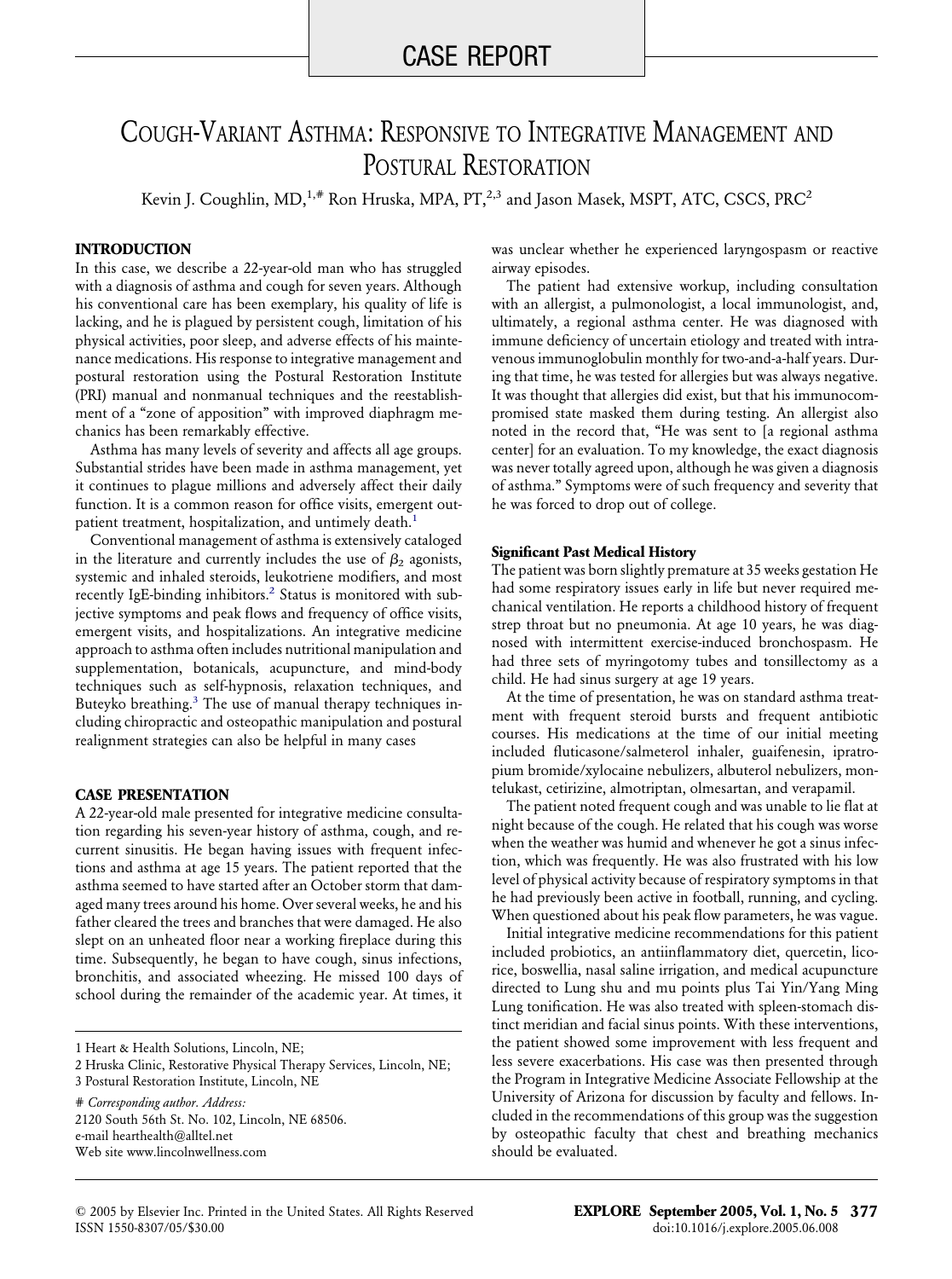Examination following this consultation did in fact show very limited chest and diaphragm excursion. Lacking a practicing osteopath in our community, the patient was referred to another of the authors for Postural Restoration Institute evaluation and treatment of respiratory and postural mechanic dysfunction. Thoracic mechanics as related to diaphragmatic activity, rib cage and sacral-iliac position, and compensatory patterned postural pathomechanics were addressed by these physical therapists.

#### **Evaluation**

Postural analysis in this patient revealed increased lumbar lordosis, elevated rib cage with barrel chest, bilaterally rounded shoulders, and forward head posture. An evaluation by a physical therapist certified through the Postural Restoration Institute revealed that the patient demonstrated increased chest wall tightness and lumbo-pelvic instability. This was demonstrated by the patient's inability to perform the following: upper extremity horizontal abduction, full shoulder flexion, cervical rotation and extension, and thoraco-lumbar flexion. Furthermore, the patient elicited a cough and limited apical expansion with gentle pressure placed on his lower rib cage in an attempt to passively lower his rib cage.

### **Treatment Overview**

The patient was prescribed a home exercise program to address his anterior chest wall tightness, increased lumbar lordosis, and breathing mechanics in an attempt to restore his zone of apposition. The cylindrical aspect of the diaphragm that apposes the inner aspect of the lower mediastinal (chest) wall constitutes the zone of apposition. Its region extends from the diaphragm's caudal insertion near the costal margin, cephalad to the costophrenic angle, at which the fibers break away from the rib cage to form the free diaphragmatic dome.<sup>4,5</sup> The area of apposition of diaphragm to rib cage has a cephalad extreme at the beginning of dullness by percussion and a caudal extreme just above the costal margin[.4](#page-2-0) For many of us, the cephalad extreme begins immediately below T8 or below the cephalad aspect of the diaphragm's dome. The zone of apposition, for the most part, is not influenced by the height of diaphragm dome but rather by the orientation of the rib cage. Individuals with elevated anterior, externally rotated ribs will have a decrease in their zone of apposition on one side or both sides of their thoraco-abdominal, depending on their pattern of diaphragm opposition, abdominal weakness, and use. Instructions in the following exercises to address the aforementioned findings were also given: pectoral stretching, hamstring strengthening, balloon blowing, and abdominal oblique strengthening. The patient had a difficult time performing the abdominal oblique exercise secondary to triggering a cough and increasing his chest wall tightness and anxiety.

Approximately one week later, the patient was seen in the clinic, at which time he reported that the balloon exercise was getting easier and less coughing was present. Manual restorative techniques were used to stretch passively his anterior, lateral chest wall (pectoral stretching) and passively internally to rotate his lower ribs to restore his zone of apposition. During these manual restorative techniques, it was quite common for a cough reflex to take place. Bimonthly treatment continued to consist of manual restorative techniques as described by the Postural Restoration Institute and progression of home exercise program to increase left abdominal oblique strength and right apical chest wall expansion. Approximately two months after the initial visit, the patient was administered a spirometer assessment, which he was unable to perform secondary to eliciting a cough upon forceful expiration. Following approximately 16 weeks of treatment, another spirometer assessment was administered with patient tolerance. Readings prior to manual restorative techniques were as follows: 2,900 cc, 1,800 cc, and 1,500 cc, respectively, reflective of abdominal contraction upon forced exhalation and limited chest wall expansion upon inspiration, resulting in decreasing forced expiratory volume in this particular session. After manual treatment in the same session, the patient demonstrated the following readings: 2,900 cc, 2,700cc, and 3,200 cc, respectively. These expiratory values after one session of manual work to "open" his anterior chest wall and lateral mediastinum, increased more than likely because of less tangential resistance of soft tissue tightness after thoracic recoil or at the end of exhalation.

# **DISCUSSION**

This case demonstrates the benefits of combined evaluation and management using integrative perspectives. Significant clinical improvement was achieved for this patient through the use of diet and nutrition, botanical compounds, acupuncture, and treatment of respiratory and postural mechanical dysfunction. In cases such as this, the diaphragm's mechanical action and respiratory advantage depend on its relationship and anatomic arrangement with the rib cage[.4,6](#page-2-0)

The area of apposition of diaphragm to rib cage makes up a substantial but variable fraction of the total surface area of the rib cage. It accounts for more than half of the total surface at residual volume and decreases to zero at total lung capacity.<sup>4</sup> During quiet breathing in the upright posture, it represents one fourth to one third of the total surface area of the rib cage.<sup>4</sup> The zone of apposition has anatomic importance because it is controlled by the abdominal and oblique muscles and directs diaphragmatic tension. Accessory respiratory muscle overuse, chest wall mobility, and lung hyperinflation are all influenced by diaphragm and zone of apposition resting positions at the end of exhalation.<sup>7</sup>

As the patient's passive zone of apposition resting position improved through PRI manual assistance, his forced expiration volume decreased from 2,900 cc to 1,500 cc, suggesting limitation of inspiratory expansion of the mediastinum secondary to restrictive expiratory-oriented intercostals, subcostals, and thoracic sterni muscle. After establishing chest wall flexibility through PRI manual techniques, his forced expiration volume returned to 2,900 to 3,200 cc without losing his active zone of apposition, reflecting an improvement in diaphragmatic respiration versus cervical accessory overuse upon respiration.

Individuals who have high degrees of hyperinflation can have diaphragms that become flattened such that they run parallel to the rib cage in the zone of apposition running transversely inward across the costal margins. Contracting of these muscles can result in a net reduction in the transverse diameter of the rib cage. These patients generally utilize muscles of inspiration and rely on lifting the anterior chest wall with the neck muscles, more specifically, the sternocleidomastoid muscles and mastoid muscles, for rib cage expansion[.8](#page-2-0)